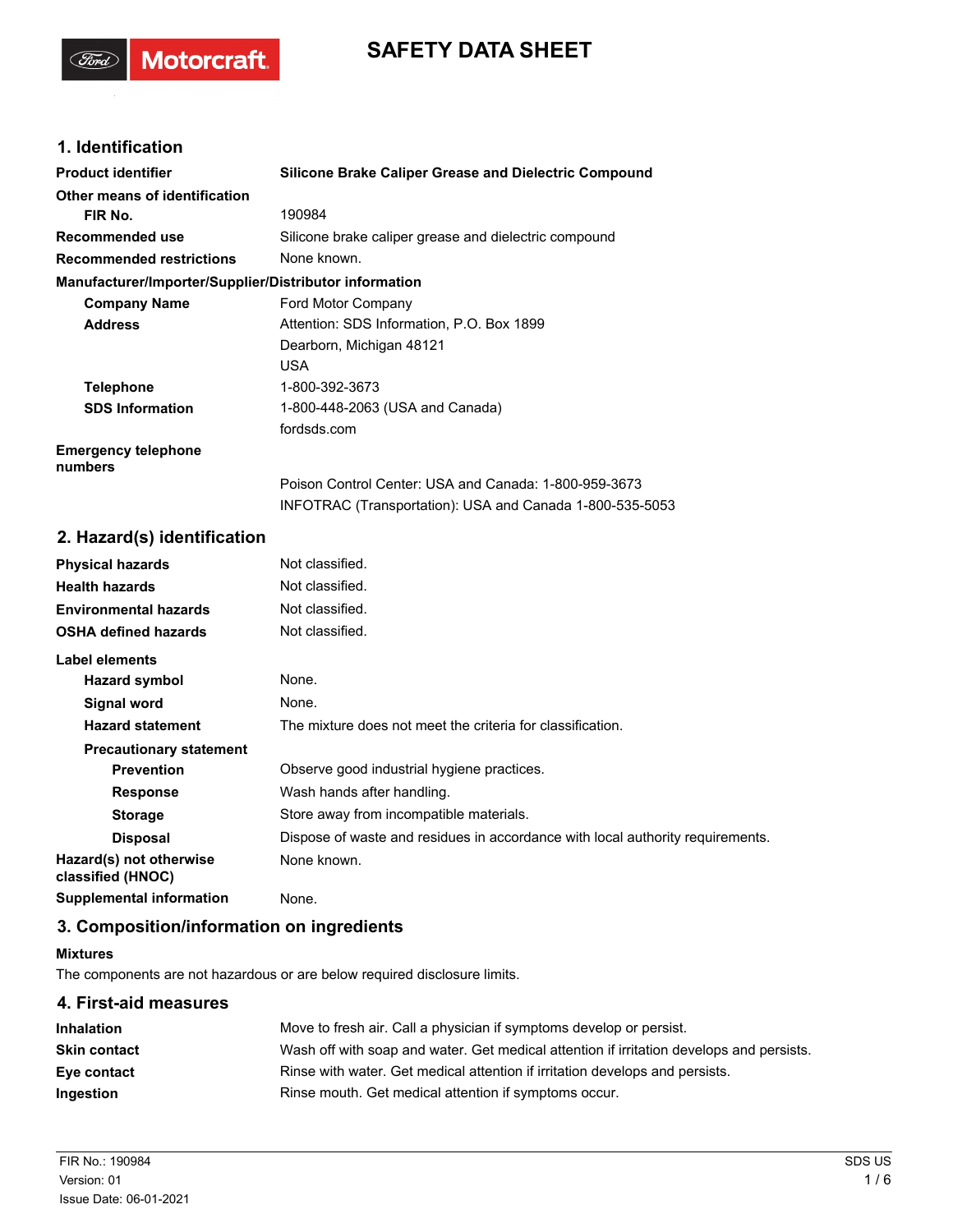| <b>Most important</b><br>symptoms/effects, acute and<br>delayed              | Direct contact with eyes may cause temporary irritation.                                                                                                                  |
|------------------------------------------------------------------------------|---------------------------------------------------------------------------------------------------------------------------------------------------------------------------|
| Indication of immediate<br>medical attention and special<br>treatment needed | Treat symptomatically.                                                                                                                                                    |
| <b>General information</b>                                                   | Ensure that medical personnel are aware of the material(s) involved, and take precautions to<br>protect themselves.                                                       |
| 5. Fire-fighting measures                                                    |                                                                                                                                                                           |
| Suitable extinguishing media                                                 | Water fog. Foam. Dry chemical powder. Carbon dioxide (CO2).                                                                                                               |
| Unsuitable extinguishing<br>media                                            | Do not use water jet as an extinguisher, as this will spread the fire.                                                                                                    |
| Specific hazards arising from<br>the chemical                                | During fire, gases hazardous to health may be formed. Upon decomposition, this product emits<br>carbon monoxide, carbon dioxide and/or low molecular weight hydrocarbons. |
| Special protective equipment<br>and precautions for firefighters             | Self-contained breathing apparatus and full protective clothing must be worn in case of fire.                                                                             |
| <b>Fire fighting</b><br>equipment/instructions                               | Use water spray to cool unopened containers.                                                                                                                              |
| <b>Specific methods</b>                                                      | Use standard firefighting procedures and consider the hazards of other involved materials.                                                                                |
| <b>General fire hazards</b>                                                  | No unusual fire or explosion hazards noted.                                                                                                                               |
| 6. Accidental release measures                                               |                                                                                                                                                                           |

| <b>Personal precautions,</b><br>protective equipment and<br>emergency procedures | Avoid contact with eyes, skin, and clothing. Avoid breathing mist or vapor. Keep unnecessary<br>personnel away. For personal protection, see section 8 of the SDS.                                                                             |
|----------------------------------------------------------------------------------|------------------------------------------------------------------------------------------------------------------------------------------------------------------------------------------------------------------------------------------------|
| Methods and materials for<br>containment and cleaning up                         | Stop the flow of material, if this is without risk. Following product recovery, flush area with water.<br>For waste disposal, see section 13 of the SDS. The miscibility and distribution of this product in<br>water has not been determined. |
| <b>Environmental precautions</b>                                                 | Avoid discharge into drains, water courses or onto the ground.                                                                                                                                                                                 |
| 7. Handling and storage                                                          |                                                                                                                                                                                                                                                |

Avoid contact with eyes, skin, and clothing. Avoid breathing mist or vapor. Avoid prolonged exposure. Observe good industrial hygiene practices. For personal protection, see Section 8 of the SDS. **Precautions for safe handling** Store in tightly closed container. Store away from incompatible materials (see Section 10 of the SDS). **Conditions for safe storage, including any incompatibilities**

# **8. Exposure controls/personal protection**

| <b>Occupational exposure limits</b><br>Not applicable. |                                                                                                                                                                                                                                                                                                                                                          |
|--------------------------------------------------------|----------------------------------------------------------------------------------------------------------------------------------------------------------------------------------------------------------------------------------------------------------------------------------------------------------------------------------------------------------|
| <b>Biological limit values</b>                         | No biological exposure limits noted for the ingredient(s).                                                                                                                                                                                                                                                                                               |
| Appropriate engineering<br>controls                    | Use adequate ventilation to control airborne concentrations below the exposure limits/guidelines. If<br>user operations generate a vapor, dust and/or mist, use process enclosure, appropriate local<br>exhaust ventilation, or other engineering controls to control airborne levels below the<br>recommended exposure limits/guidelines.               |
|                                                        | Individual protection measures, such as personal protective equipment                                                                                                                                                                                                                                                                                    |
| Eye/face protection                                    | Wear safety glasses with side shields (or goggles).                                                                                                                                                                                                                                                                                                      |
| <b>Skin protection</b>                                 |                                                                                                                                                                                                                                                                                                                                                          |
| <b>Hand protection</b>                                 | Suitable chemical protective gloves should be worn when the potential exists for skin exposure.<br>The choice of an appropriate glove does not only depend on its material but also on other quality<br>features and is different from one producer to the other. Nitrile gloves are recommended.                                                        |
| Other                                                  | Wear appropriate chemical resistant clothing if applicable.                                                                                                                                                                                                                                                                                              |
| <b>Respiratory protection</b>                          | If engineering controls do not maintain airborne concentrations to a level which is adequate to<br>protect worker health, an approved respirator must be worn. Respirator selection, use and<br>maintenance should be in accordance with the requirements of OSHA Respiratory Protection<br>Standard 29 CFR 1910.134 and/or Canadian Standard CSA Z94.4. |
| <b>Thermal hazards</b>                                 | Wear appropriate thermal protective clothing, when necessary.                                                                                                                                                                                                                                                                                            |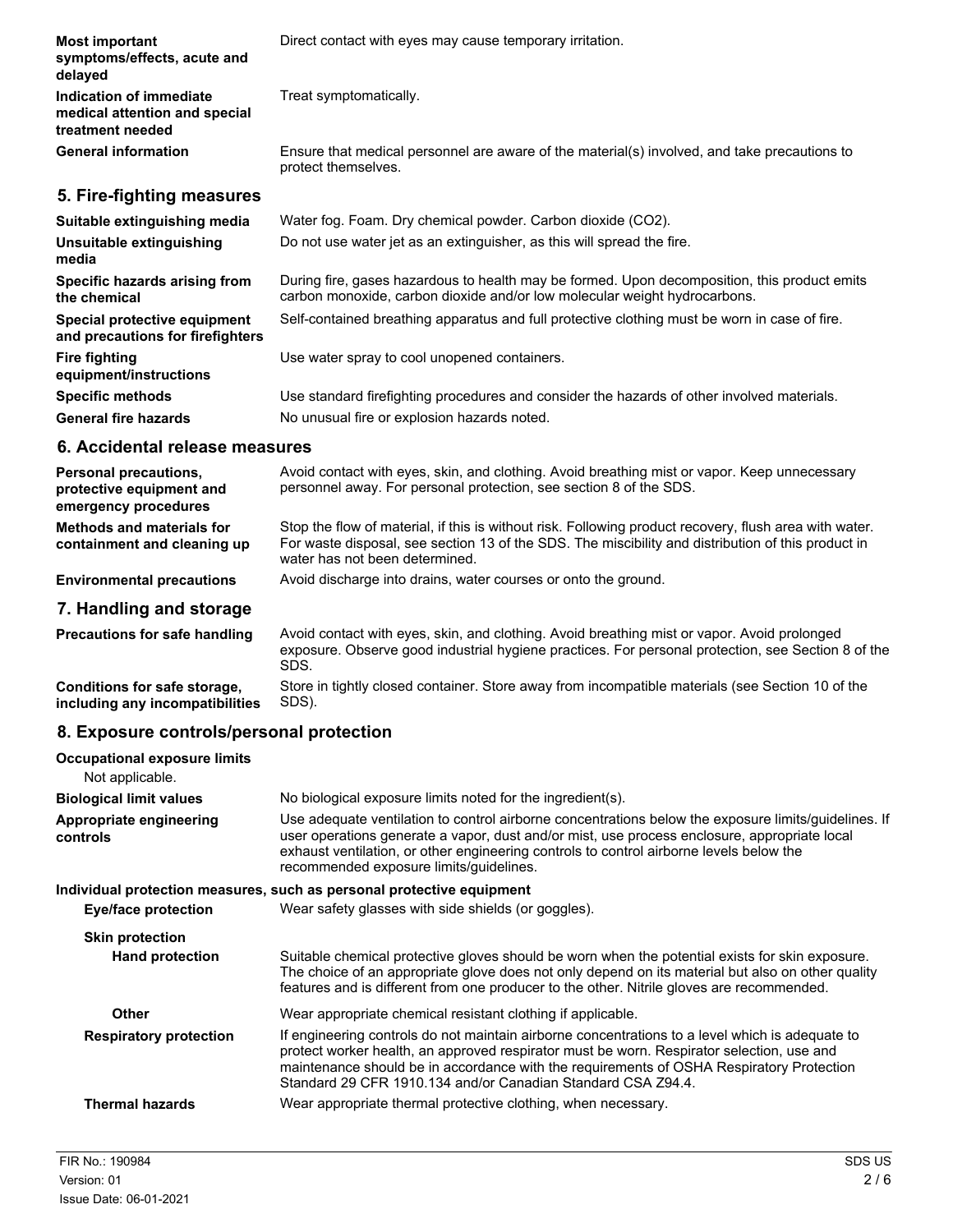Always observe good personal hygiene measures, such as washing after handling the material and before eating, drinking, and/or smoking. Routinely wash work clothing and protective equipment to remove contaminants.

# **9. Physical and chemical properties**

| Appearance                                        |                                                                                                                                   |
|---------------------------------------------------|-----------------------------------------------------------------------------------------------------------------------------------|
| <b>Physical state</b>                             | Solid.                                                                                                                            |
| <b>Form</b>                                       | Paste.                                                                                                                            |
| Color                                             | TRANSLUCENT WHITE                                                                                                                 |
| Odor                                              | None.                                                                                                                             |
| <b>Odor threshold</b>                             | Not available.                                                                                                                    |
| pH                                                | Not available.                                                                                                                    |
| Melting point/freezing point                      | Not available.                                                                                                                    |
| Initial boiling point and boiling<br>range        | Not available.                                                                                                                    |
| <b>Flash point</b>                                | $>$ 212.0 °F ( $>$ 100.0 °C) Setaflash                                                                                            |
| <b>Evaporation rate</b>                           | Not available.                                                                                                                    |
| Flammability (solid, gas)                         | Not available.                                                                                                                    |
| Upper/lower flammability or explosive limits      |                                                                                                                                   |
| <b>Flammability limit - lower</b><br>(%)          | Not available.                                                                                                                    |
| <b>Flammability limit - upper</b><br>(%)          | Not available.                                                                                                                    |
| Explosive limit - lower (%)                       | Not available.                                                                                                                    |
| Explosive limit - upper (%)                       | Not available.                                                                                                                    |
| Vapor pressure                                    | Not available.                                                                                                                    |
| <b>Vapor density</b>                              | Not available.                                                                                                                    |
| <b>Relative density</b>                           | 1.1                                                                                                                               |
| Solubility(ies)                                   |                                                                                                                                   |
| Solubility (water)                                | Not available.                                                                                                                    |
| <b>Partition coefficient</b><br>(n-octanol/water) | Not available.                                                                                                                    |
| <b>Auto-ignition temperature</b>                  | Not available.                                                                                                                    |
| <b>Decomposition temperature</b>                  | Not available.                                                                                                                    |
| <b>Viscosity</b>                                  | Not available.                                                                                                                    |
| 10. Stability and reactivity                      |                                                                                                                                   |
| <b>Reactivity</b>                                 | The product is stable and non-reactive under normal conditions of use, storage and transport.                                     |
| <b>Chemical stability</b>                         | Material is stable under normal conditions.                                                                                       |
| <b>Possibility of hazardous</b><br>reactions      | No dangerous reaction known under conditions of normal use.                                                                       |
| <b>Conditions to avoid</b>                        | Avoid temperatures exceeding the decomposition temperature. Contact with incompatible<br>materials.                               |
| Incompatible materials                            | Chlorine. Fluorine.                                                                                                               |
| <b>Hazardous decomposition</b><br>products        | Upon decomposition, this product emits carbon monoxide, carbon dioxide and/or low molecular<br>weight hydrocarbons. Formaldehyde. |
| 11. Toxicological information                     |                                                                                                                                   |
| Information on likely routes of exposure          |                                                                                                                                   |
| <b>Inhalation</b>                                 | Based on available data, the classification criteria are not met.                                                                 |
| <b>Skin contact</b>                               | Based on available data, the classification criteria are not met.                                                                 |

| Eye contact | Based on available data, the classification criteria are not met. |  |
|-------------|-------------------------------------------------------------------|--|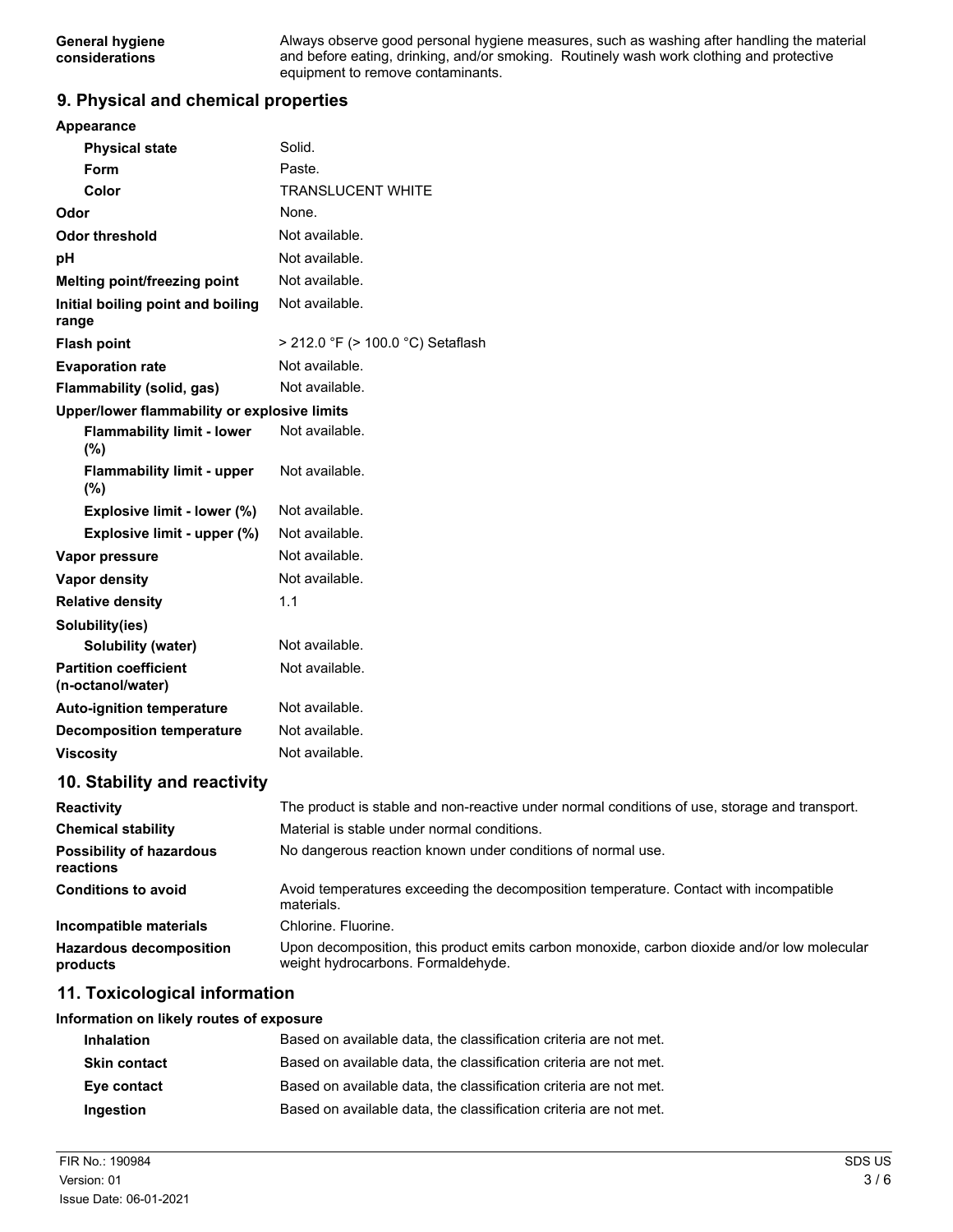| Symptoms related to the<br>physical, chemical and<br>toxicological characteristics | Direct contact with eyes may cause temporary irritation.                                                                                                                                                               |
|------------------------------------------------------------------------------------|------------------------------------------------------------------------------------------------------------------------------------------------------------------------------------------------------------------------|
| Information on toxicological effects                                               |                                                                                                                                                                                                                        |
| <b>Acute toxicity</b>                                                              | Not expected to be hazardous by OSHA criteria.                                                                                                                                                                         |
| <b>Skin corrosion/irritation</b>                                                   | Prolonged skin contact may cause temporary irritation.                                                                                                                                                                 |
| Serious eye damage/eye<br>irritation                                               | Direct contact with eyes may cause temporary irritation.                                                                                                                                                               |
| Respiratory or skin sensitization                                                  |                                                                                                                                                                                                                        |
| <b>Respiratory sensitization</b>                                                   | Not a respiratory sensitizer.                                                                                                                                                                                          |
| <b>Skin sensitization</b>                                                          | This product is not expected to cause skin sensitization.                                                                                                                                                              |
| Germ cell mutagenicity                                                             | No data available to indicate product or any components present at greater than 0.1% are<br>mutagenic or genotoxic.                                                                                                    |
| Carcinogenicity                                                                    | Based on available data, the classification criteria are not met.                                                                                                                                                      |
| <b>IARC Monographs. Overall Evaluation of Carcinogenicity</b>                      |                                                                                                                                                                                                                        |
| Not listed.                                                                        | OSHA Specifically Regulated Substances (29 CFR 1910.1001-1053)                                                                                                                                                         |
| Not listed.                                                                        |                                                                                                                                                                                                                        |
| <b>Reproductive toxicity</b>                                                       | This product is not expected to cause reproductive or developmental effects.                                                                                                                                           |
| Specific target organ toxicity -<br>single exposure                                | Not classified.                                                                                                                                                                                                        |
| Specific target organ toxicity -<br>repeated exposure                              | Not classified.                                                                                                                                                                                                        |
| <b>Aspiration hazard</b>                                                           | Not an aspiration hazard.                                                                                                                                                                                              |
| <b>Chronic effects</b>                                                             | Prolonged inhalation may be harmful.                                                                                                                                                                                   |
| 12. Ecological information                                                         |                                                                                                                                                                                                                        |
| <b>Ecotoxicity</b>                                                                 | The product is not classified as environmentally hazardous. However, this does not exclude the<br>possibility that large or frequent spills can have a harmful or damaging effect on the environment.                  |
| Persistence and degradability                                                      | No data is available on the degradability of any ingredients in the mixture.                                                                                                                                           |
| <b>Bioaccumulative potential</b>                                                   | No data available.                                                                                                                                                                                                     |
| <b>Mobility in soil</b>                                                            | No data available.                                                                                                                                                                                                     |
| Other adverse effects                                                              | No other adverse environmental effects (e.g. ozone depletion, photochemical ozone creation<br>potential, endocrine disruption, global warming potential) are expected from this component.                             |
| 13. Disposal considerations                                                        |                                                                                                                                                                                                                        |
| <b>Disposal instructions</b>                                                       | Collect and reclaim or dispose in sealed containers at licensed waste disposal site.                                                                                                                                   |
| <b>Local disposal regulations</b>                                                  | Dispose in accordance with all applicable regulations.                                                                                                                                                                 |
| Hazardous waste code                                                               | The waste code should be assigned in discussion between the user, the producer and the waste<br>disposal company.                                                                                                      |
| Waste from residues / unused<br>products                                           | Dispose of in accordance with local regulations. Empty containers or liners may retain some<br>product residues. This material and its container must be disposed of in a safe manner (see:<br>Disposal instructions). |
| <b>Contaminated packaging</b>                                                      | Since emptied containers may retain product residue, follow label warnings even after container is<br>emptied. Empty containers should be taken to an approved waste handling site for recycling or<br>disposal.       |
|                                                                                    |                                                                                                                                                                                                                        |

# **14. Transport information**

# **DOT**

Not regulated as dangerous goods.

# **IATA**

Not regulated as dangerous goods.

### **IMDG**

Not regulated as dangerous goods.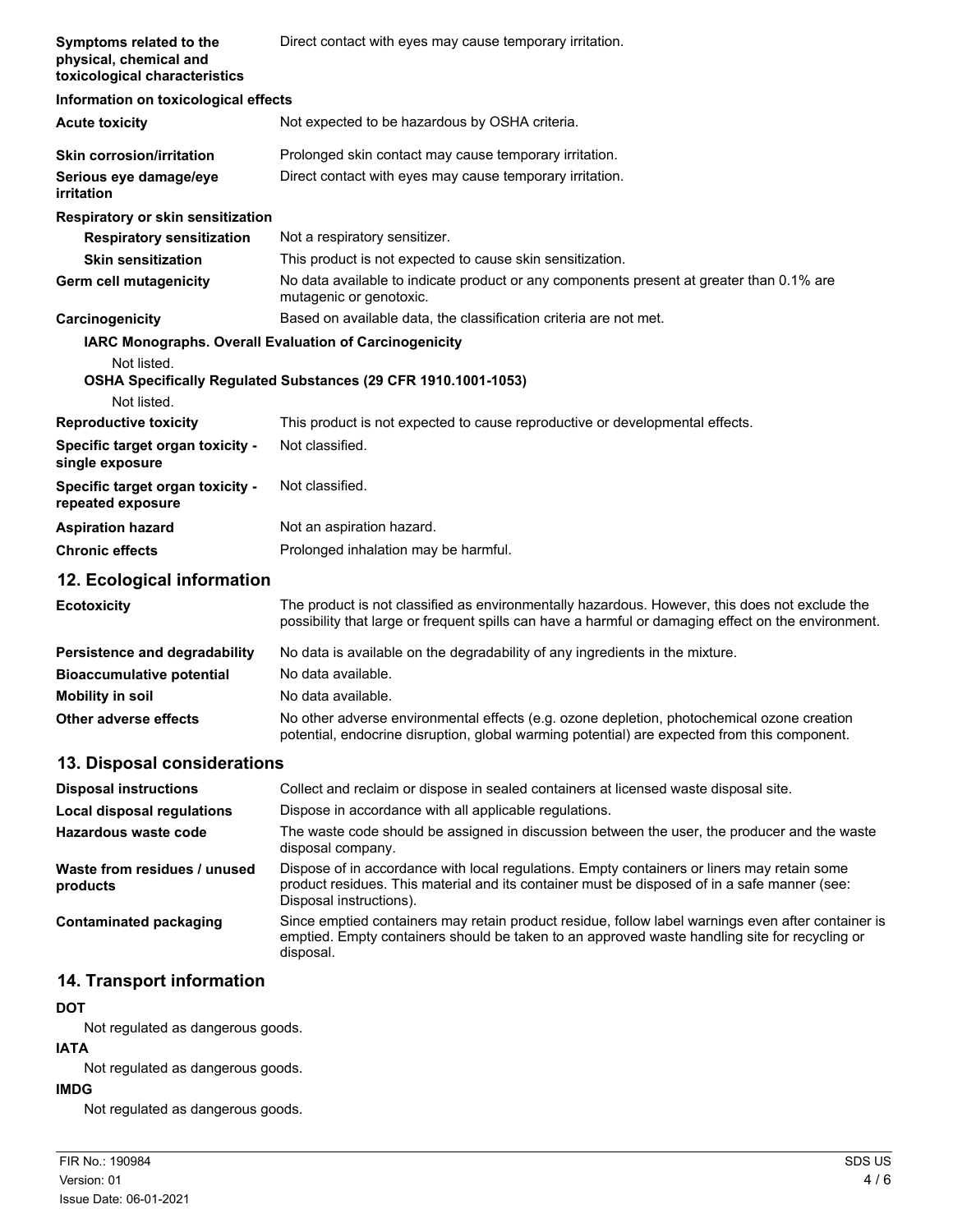**Transport in bulk according to** Not applicable. **Annex II of MARPOL 73/78 and the IBC Code**

# **15. Regulatory information**

This product is not known to be a "Hazardous Chemical" as defined by the OSHA Hazard Communication Standard, 29 CFR 1910.1200. **US federal regulations**

#### **Toxic Substances Control Act (TSCA)**

**TSCA Section 12(b) Export Notification (40 CFR 707, Subpt. D)**

Not regulated.

### **CERCLA Hazardous Substance List (40 CFR 302.4)**

Not listed.

**SARA 304 Emergency release notification**

### Not regulated.

### **OSHA Specifically Regulated Substances (29 CFR 1910.1001-1053)**

Not listed.

### **Superfund Amendments and Reauthorization Act of 1986 (SARA)**

**SARA 302 Extremely hazardous substance**

Not listed.

**SARA 311/312 Hazardous** No **chemical**

**SARA 313 (TRI reporting)** Not regulated.

### **Other federal regulations**

### **Clean Air Act (CAA) Section 112 Hazardous Air Pollutants (HAPs) List**

Not regulated.

# **Clean Air Act (CAA) Section 112(r) Accidental Release Prevention (40 CFR 68.130)**

Not regulated.

**Safe Drinking Water Act** Not regulated. **(SDWA)**

# **US state regulations**

# **California Proposition 65**

California Safe Drinking Water and Toxic Enforcement Act of 1986 (Proposition 65): This material is not known to contain any chemicals currently listed as carcinogens or reproductive toxins. For more information go to www.P65Warnings.ca.gov.

#### **International Inventories**

All components are listed or are exempt from listing on the Toxic Substances Control Act Inventory.

# **16. Other information, including date of preparation or last revision**

| <b>Issue date</b>               | 06-01-2021                                         |
|---------------------------------|----------------------------------------------------|
| <b>Version</b>                  | 01                                                 |
| <b>HMIS<sup>®</sup></b> ratings | Health: 0<br>Flammability: 1<br>Physical hazard: 0 |
| <b>NFPA ratings</b>             | Health: 0<br>Flammability: 1<br>Instability: 0     |